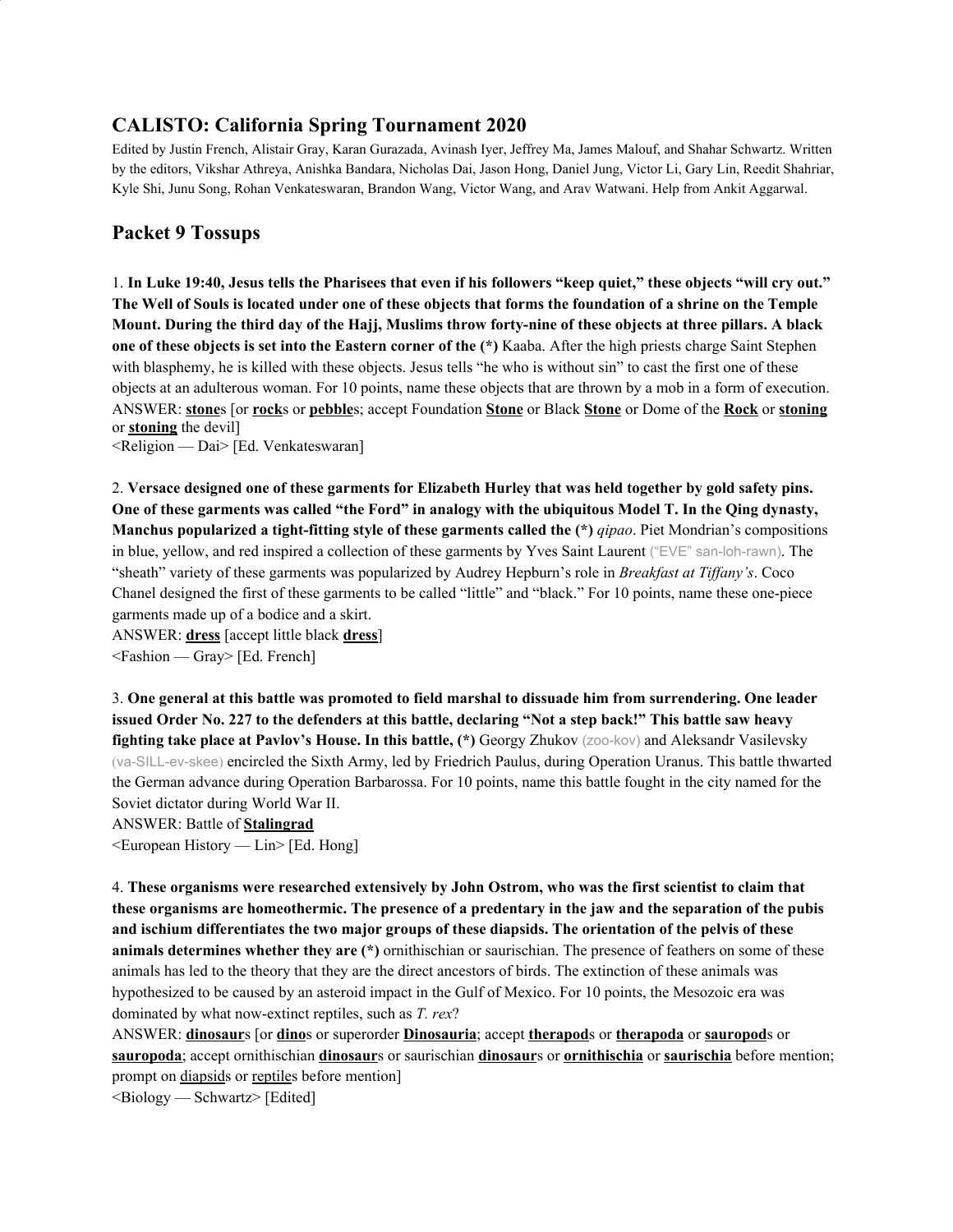5. One novel by this author alternates between a world where people lose their minds when their shadows die and a world where Calcutecs fight Semiotecs to protect data. In another novel by this author, a character sees two moons in the sky after leaving a taxi while Janáček's Sinfonietta plays on the radio. That novel ends with **Aomame and Tengo leaving an (\*)** alternate reality. This author of *Hard-Boiled Wonderland and the End of the World* described a love triangle between the emotionally fragile Naoko, the outgoing Midori, and the college student Toru Watanabe in a novel named after a Beatles song. For 10 points, name this Japanese author of *1Q84* and *Norwegian Wood*.

ANSWER: Haruki **Murakami** [or **Murakami** Haruki]

<Long Fiction — Gurazada> [Ed. Schwartz]

6. One of these facilities known as "Osirak" was attacked in Operation Scorch Sword and later destroyed in Operation Opera. An award-winning oral history about an incident at one of these facilities was written by **Svetlana Alexievich. A "sarcophagus" surrounds one of these facilities in which a heap of toxic material known as the (\*)** "Elephant's Foot" was found. One disaster regarding one of these facilities took place on Three Mile Island, while a more recent disaster took place at one of them in Fukushima. For 10 points, name these structures, one of which at Chernobyl underwent a meltdown.

ANSWER: **nuclear power plant** [accept **nuclear reactor**s or **nuclear research** facility or **atomic pile**; prompt on partial answers such as power plant]

<Other History — Shahriar> [Ed. Iyer]

7. The flower or scented form of this substance is supposedly preferred among people who live near alkaline wells. Imperial regulations led to the decline of the powdered and brick forms of this substance and the rise of **its loose form. A legendary origin of this substance is in the Wǔyí Mountains. (\*)** Catherine of Braganza introduced this substance to the British nobility by marrying King Charles II. A common variant of this beverage is grown in the foothills of the Himalayas, the Darjeeling region. Bergamot oil is added to one variety of this beverage to produce its Earl Grey variety. For 10 points, name this beverage made by steeping its leaves in boiling water. ANSWER: **tea** [or **chá** or **chai**; accept specific varieties such as black **tea** or oolong **tea** or Earl Grey **tea**]  $\leq$ Geography — Ma> [Ed. Gray]

8. The line "the wind is rising... we must try to live!" begins the last stanza of a poem in this language called The Graveyard by the Sea. Another poem in this language states "A black, E white" in a section that assigns colors to the vowels. A quote from The Waste Land in this language originates from a poem addressed to "my **likeness— my brother," the (\*)** "hypocrite reader." *A Season in Hell* and "The Drunken Boat" were written in this language as part of the Symbolist movement, which arose from a collection in this language with sections like "Wine," "Revolt," and "Spleen and Ideal." For 10 points, name this language used by Arthur Rimbaud and Charles Baudelaire.

ANSWER: **French** [or le **français** or la langue **française**] <Poetry — Schwartz> [Ed. French]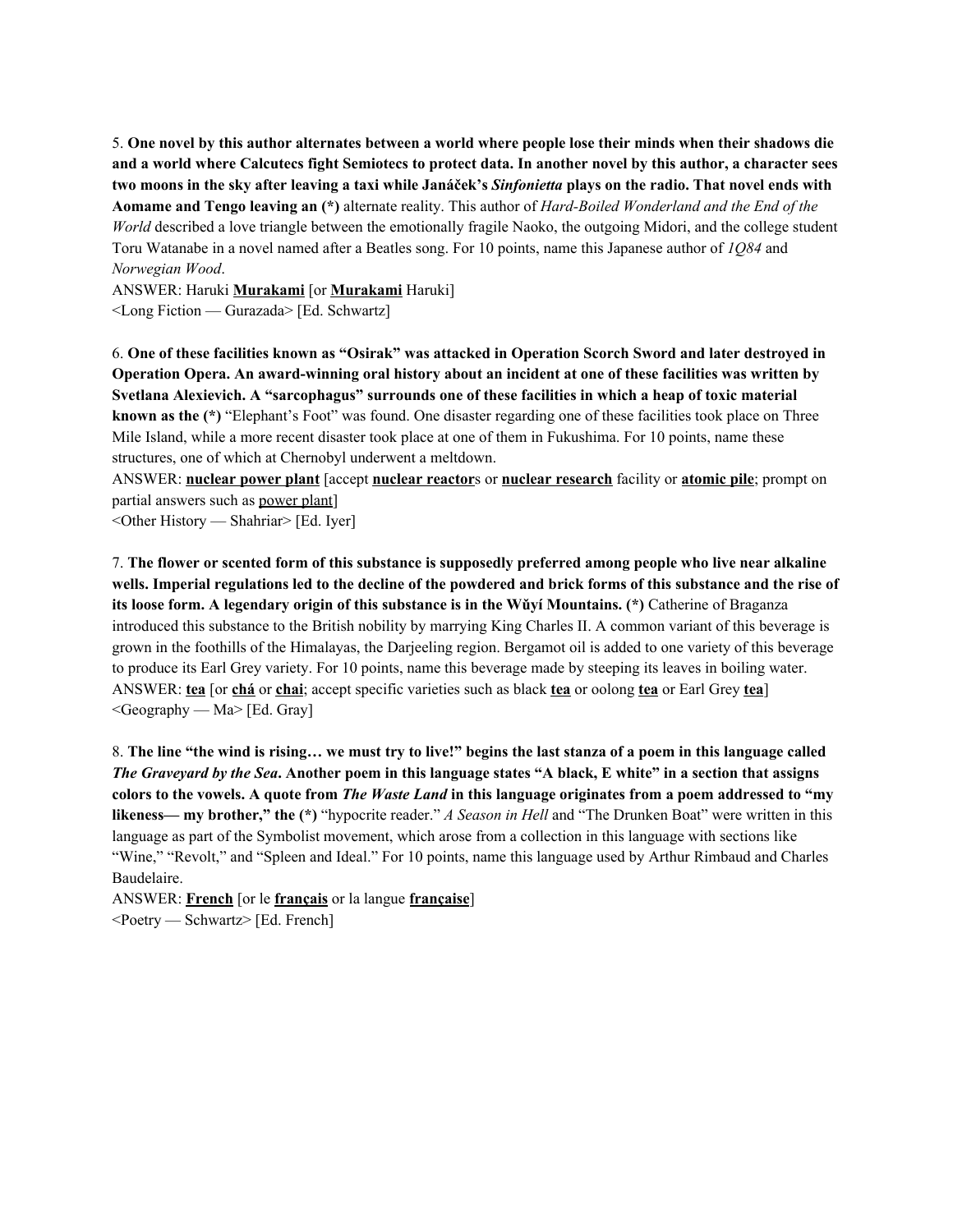9. **In Lenape mythology, a crow named for this thing obtains fire from the Great Spirit. The Waugal exemplifies the mytheme of an animal-deity that takes the form of this thing when travelling between water-holes. During the Dreamtime, the Earth's features are created by a (\*)** serpent named after this thing in First Australian myths. Heimdall guards a bridge identified with this thing that connects Asgard and Midgard called Bifröst. God sends one of these things to Noah as a promise that he will not send another flood. For 10 points, a leprechaun's pot of gold can be found at the end of what colorful optical illusion? ANSWER: **rainbow**s [accept **Rainbow Crow** or **Rainbow Serpent** or **rainbow** bridge]

<Mythology — Li/Venkateswaran> [Ed. French]

10. **Organisms within these systems are classified as shredders, collectors, and grazers in these systems' "continuum concept." The hierarchy and connectivity of these systems is described by their Strahler order. These ecosystems, which are lotic, are surrounded by buffer regions called (\*)** riparian zones. These systems deposit loose eroded sediment called alluvium. These systems form billabongs, or oxbows, when their meanders are cut off. Smaller branching systems of this type are called tributaries. For 10 points, name these freshwater bodies that contain flowing water.

ANSWER: **river**s [or **stream**s or **brook**s or **creek**s; accept **tributarie**s before "tributaries"] <Earth Science — Gurazada> [Ed. French]

11. This author argued that "every writer creates his own precursors" in an essay on Kafka. In a story by this author, the narrator trades a Wycliffe Bible for the title book, which he hides behind some volumes of the *Thousand and One Nights***. A book that does not mention time and a book with (\*)** infinitely many pages are discussed in two of this author's many stories centered on fictional books. In a story by this author, the German spy Yu Tsun murders Stephen Albert after Albert identifies a convoluted book as Ts'ui Pen's legendary labyrinth. For 10 points, name this blind Argentinian author of "The Book of Sand" and "The Garden of Forking Paths." ANSWER: Jorge Luis **Borges** (BOR-hess) [or Jorge Francisco Isidoro Luis **Borges** Acevedo] <Short Fiction — Schwartz> [Ed. French]

12. This composer imitated J. S. Bach in writing a wedge fugue and wrote an A major fugue with no **dissonance. This composer's fifteenth string quartet consists of six** *adagio* **movements, and he included three** *largo* **movements in his C minor eighth string quartet, which quotes his (\*)** DSCH ("D-S-C-H") cryptogram. This composer was accused of formalism in the *Pravda* article "Muddle Instead of Music," spurring the composition of his D minor fifth symphony. This composer's seventh symphony features a 22-bar snare drum ostinato in its "invasion theme." For 10 points, name this Soviet composer of the *Leningrad* Symphony. ANSWER: Dmitri **Shostakovich** [or Dmitri Dmitriyevich **Shostakovich**]

<Classical Music — Ma> [Edited]

13. **The Wurts brothers constructed a canal to transport material produced by workers in this industry. A union of workers in this industry was led by future CIO** ("C"-"I"-"O") **leader John L. Lewis. The Matewan** Massacre, which targeted workers in this industry, led to the Battle of Blair Mountain. An attack on workers in this industry was ordered by John D. Rockefeller Jr. in the Ludlow Massacre. Irish workers in this **industry made up a large portion of the (\*)** Molly Maguires. Workers in this industry often went on strike while working in the Appalachian mountains, most prominently West Virginia. For 10 points, name this industry whose workers extract anthracite from the ground.

ANSWER: **coal** industry [or **coal** mining industry; accept **coal** miners; prompt on miners or mining industry by asking "What did they mine?"]

<U.S. History — Shahriar> [Ed. Iyer]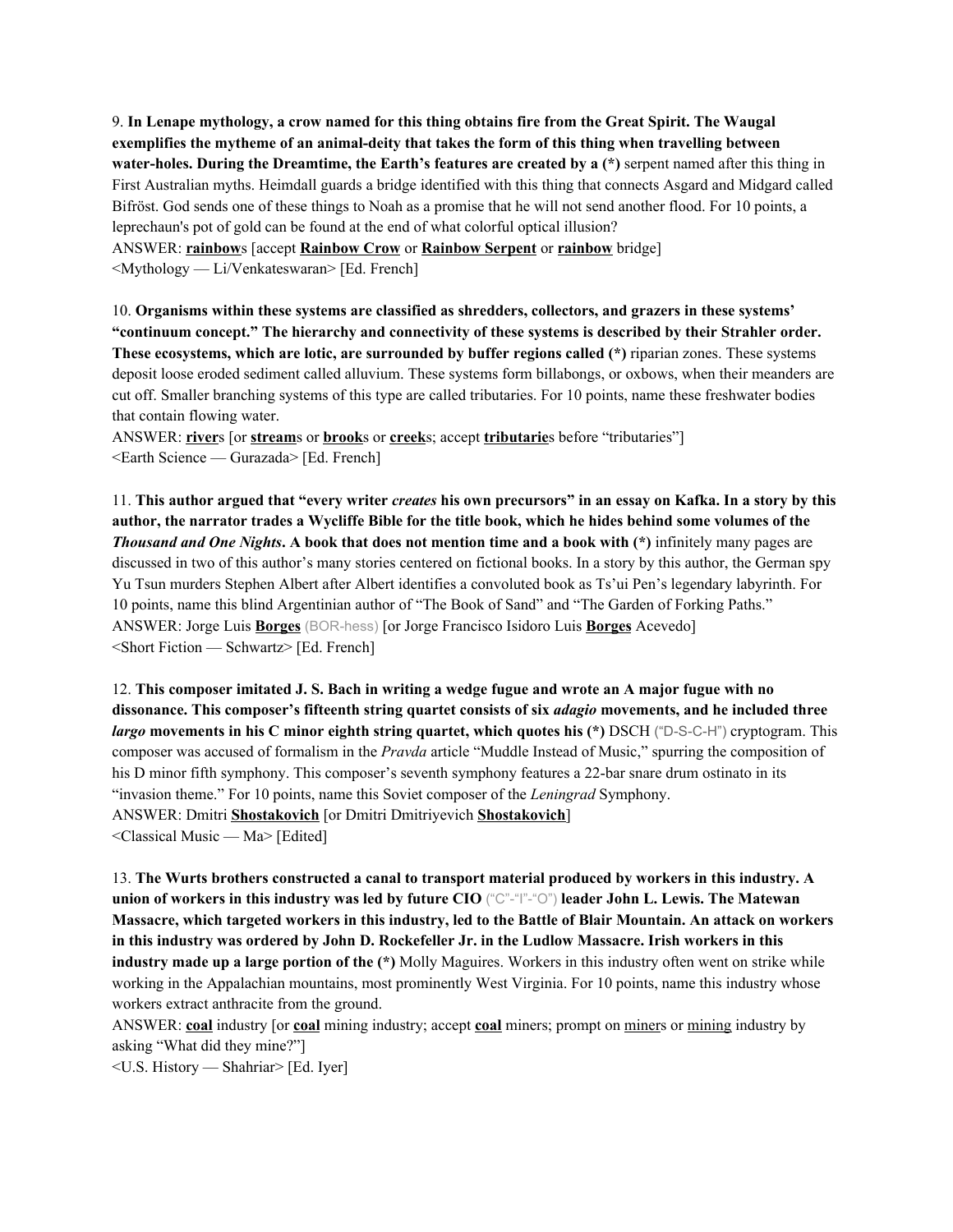14. **According to one book, these people view themselves as "debtors to" rather than "heirs of the ages." Prisoners of war who were these people didn't try to contact their families and freely shared military information with their captors. The book noting this, which is partially named after the throne of these peoples' (\*)** emperor, contrasted these people's "shame culture" with the "guilt culture" of the U.S. These people are the subject of Ruth Benedict's anthropological study *The Chrysanthemum and the Sword*. For 10 points, name these people, some of whom committed kamikaze attacks on the U.S. ANSWER: **Japan**ese people [or **Nihon**jin; accept **Japan**ese soldiers]

<Anthropology — Gray> [Edited]

15. **Chemical species named for this scientist are classified based on their size and polarizability in hard-soft theory. An electrophilic aromatic substitution named for Friedel and Crafts is catalyzed by species named for this scientist, such as aluminum trichloride. Constructs named for this scientist are created by minimizing (\*)** formal charge and satisfying the octet rule. This scientist's definition classifies acids and bases as electron-acceptors and electron-donors, respectively. Diagrams named for this scientist count valence electrons on each atom in a compound. For 10 points, name this American scientist whose dot structures are used to visualize bonding. ANSWER: Gilbert Newton **Lewis**

<Chemistry — Gurazada> [Edited]

16. An effigy of this artist's *Blue Nude (Souvenir of Biskra)* was burned after it was shown in the Chicago **Armory show. Sergei Shchukin** (SHOO-kin) **commissioned two paintings from this artist which depict five reddish nudes on a blue and teal background. After the 1905 Salon d'Automne** (dah-TUHM)**, Louis Vauxelles** (vox-EL) **described the group this artist led as (\*)** "wild beasts." Vivid nudes lounge on a yellow beach under colorful trees in a painting by this artist, while in another, five nudes join hands to form a circle. For 10 points, name this Fauvist painter who embedded a miniature copy of his *The Dance* in his *The Joy of Life*. ANSWER: Henri **Matisse** [or Henri Émile Benoît **Matisse**] <Painting — Li/Malouf> [Ed. Ma]

17. Voltage regulators may use a type of these devices designed to undergo avalanche breakdown at the Zener voltage. Four of these devices form a "bridge" which helps convert AC to DC in full-wave rectifiers. A p-n junction acts as a simple one of these devices. Like an electrolytic capacitor, the anode of one of these devices **is the side with the (\*)** longer lead. On circuit diagrams, these devices are represented by a triangle whose point connects to a straight line. For 10 points, name these devices which only allow current to flow in one direction, some of which are "light emitting."

ANSWER: **diode**s [accept light emitting **diode**s or **LED**s] <Physics — Schwartz> [Ed. French]

18. **This structure was targeted during the joint Operation Musketeer. The Convention of Constantinople** declared this structure a neutral zone under a certain country's protection. Lester Pearson won a Nobel Prize for negotiating the end of a conflict over this structure. One leader indicated the start of an invasion of this **structure by deliberately pronouncing the name (\*)** Ferdinand de Lesseps, one of this structure's creators. Anthony Eden resigned after a conflict known as this structure's namesake "crisis." This structure shortened travel time between India and Europe by months. For 10 points, name this canal in Egypt.

ANSWER: **Suez** Canal [or Qānat al **Suwais**]

<British/Commonwealth History — Iyer> [Edited]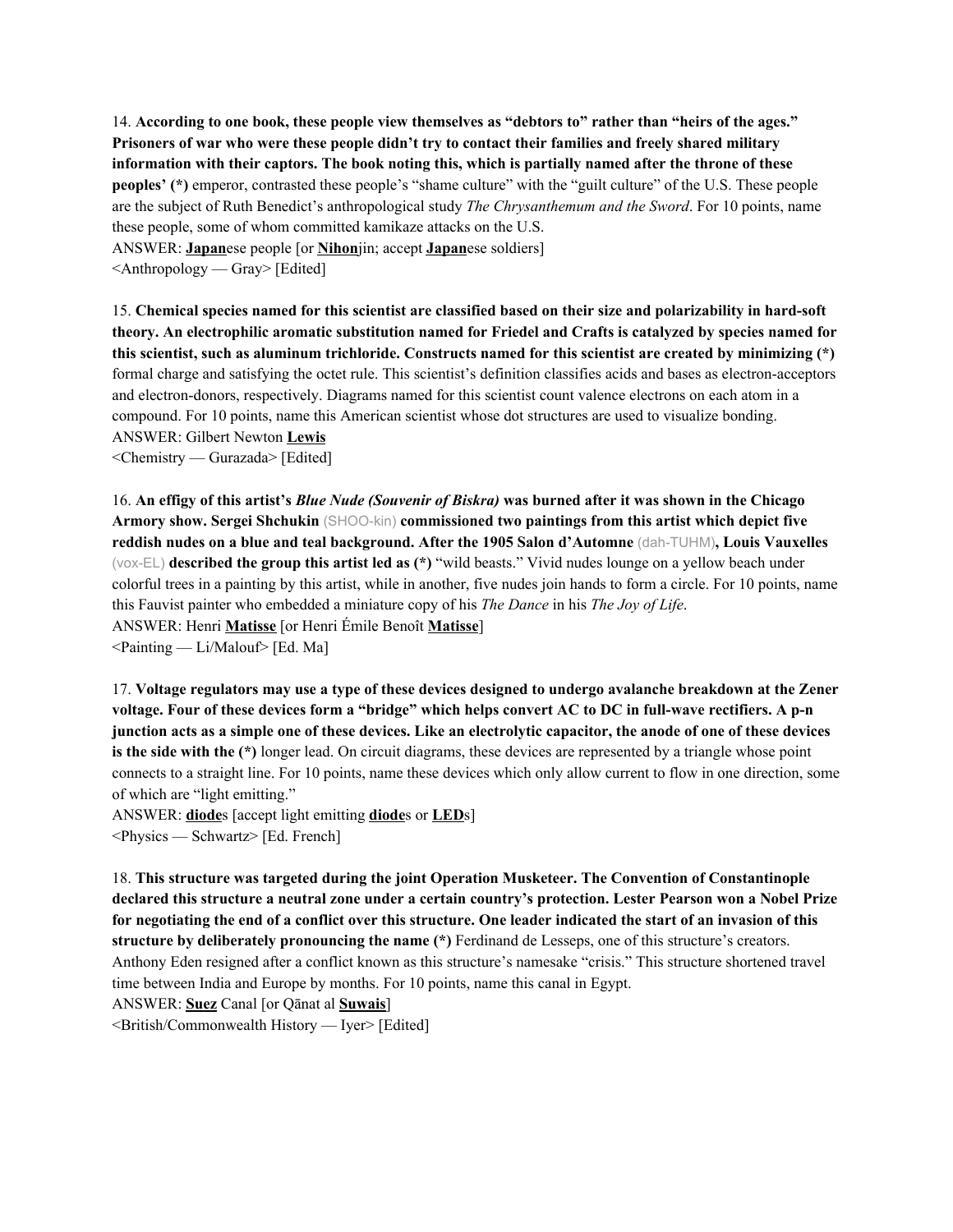19. This player replied to an NFL tweet showing he hit 21.85 miles per hour on a touchdown run by asking Usain Bolt if he wanted to "speed train [that] offseason." In early 2019, this player's general manager claimed that "we didn't sign" this player "to trade him," but this player was nevertheless traded two months later to **play with his former LSU teammate (\*)** Jarvis Landry. In 2016, this player punched a kicking net after an interception was thrown by quarterback Eli Manning. For 10 points, name this Cleveland Browns wide receiver who won the 2015 ESPYS play of the year for a one-handed touchdown catch while playing for the New York Giants. ANSWER: Odell **Beckham** Jr. [or Odell Cornelius **Beckham** Jr. or **OBJ**] <Pop Culture — Venkateswaran> [Edited]

20. In this play, a character compares "that was, to this / Hyperion to a Satyr." In a later speech, that character declares, "my thoughts be bloody, or be nothing worth" after being inspired by a passing army. A soliloguy in this play begins, "O that this too too solid flesh would melt." In this play, a character remarks **that "conscience does make cowards of us all" after musing, "to (\*)** die, to sleep; / To sleep, perchance to dream." In this play, Fortinbras becomes king when the title character dies after killing Laertes and Claudius. For 10 points, name this Shakespeare tragedy about a Prince of Denmark who asks, "to be, or not to be." ANSWER: *Hamlet*

<Drama — French> [Edited]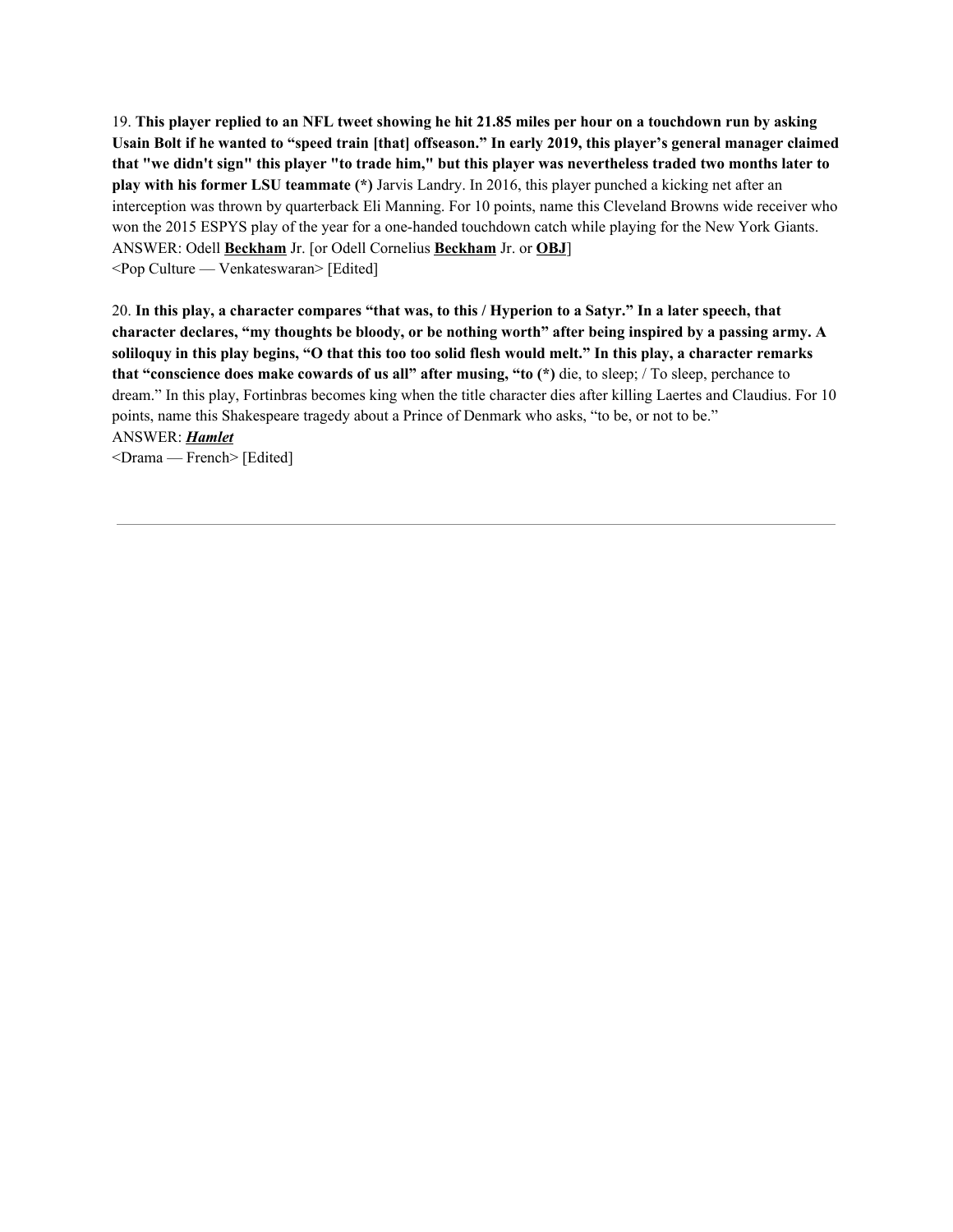## **Packet 9 Bonuses**

1. In this play, the servant Dorine learns that Mariane is supposed to marry the title character. For 10 points each: [10] Name this farce. The title character of this play tries to seduce Orgon's wife Elmire, but later is arrested after trying to arrest Orgon.

ANSWER: **Tartuffe** [or **Tartuffe**, or The Impostor, or The Hypocrite]

[10] This French playwright wrote *Tartuf e*. He died after collapsing while performing his play *The Imaginary Invalid*.

ANSWER: **Molière** [or Jean-Baptiste **Poquelin**]

[10] In this other Molière play, Arnolphe tries to get Agnès to marry him, but a series of misunderstandings results in her marrying Horace, with whom she is in love.

ANSWER: *The School for Wives*

<Drama — Venkateswaran> [Edited]

2. Early adoption of the structured programming paradigm was motivated by this statement's potential to make code confusing. For 10 points each:

[10] Name this statement, common to many early languages like dialects of BASIC and Pascal. This statement is implemented using jump assembly-language instructions and might point to a label or just a line number. ANSWER: **goto** (go to) statement

[10] This computer scientist wrote an article about the goto statement which first used the phrase "considered harmful." The A<sup>\*</sup> (A-"star") algorithm generalizes this scientist's algorithm for finding the shortest path in a graph. ANSWER: Edsger Wybe **Dijkstra** (DIKE-stra)

[10] One way to avoid goto statements is through continue and break statements inside these constructs. In many languages, there are for and while kinds of these constructs, which repeat statements several times. ANSWER: **loop**

<Computer Science — Gray> [Edited]

3. Franz Liszt used themes by Niccolò Paganini for six "Grandes" pieces of this type, including "La Campanella." For 10 points each:

[10] Name this type of piece that is designed to help learners of an instrument master particular skills. Carl Czerny ("CHAIR"-nee) wrote many works of this type for piano.

ANSWER: **étude**s

[10] This composer's Opus. 10 and Opus 25 Études include "Wrong Note," "Winter Wind," and "Revolutionary." He used a repeating A-flat to represent raindrops in his *Raindrop Prelude.*

ANSWER: Frédéric **Chopin** [or Frédéric François **Chopin**]

[10] This composer's Op. 33 and 39 are sets of "Etudes-Tableaux," (ay-TOOD tab-LO) which call for both extreme technique and interpretive vision. He used a Chopin prelude as the basis of his *Variations on a Theme of Chopin*. ANSWER: Sergei **Rachmaninoff** [or Sergei Vasilyevich **Rachmaninoff**]

<Classical Music — Gurazada> [Ed. French]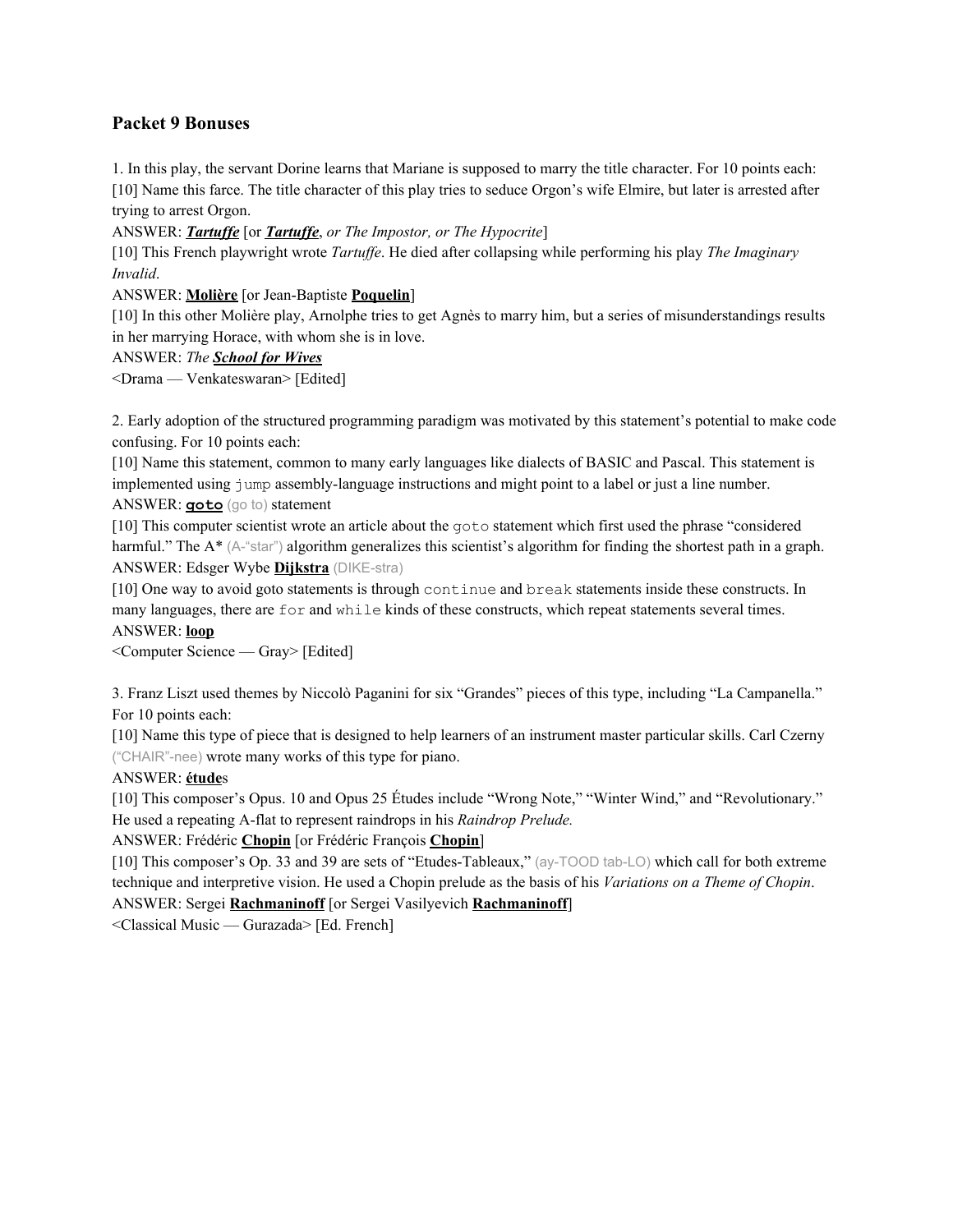4. For 10 points each, answer the following about Thomas Cranmer:

[10] Cranmer was the Archbishop of Canterbury from 1533 to 1556 under Edward VI and this monarch. The Church of England split from the Catholic Church because this monarch wanted to divorce Catherine of Aragon.

### ANSWER: **Henry VIII** [prompt on Henry]

[10] Cranmer compiled the first version of this book, which the first Act of Uniformity standardized as the only approved Anglican liturgy.

## ANSWER: **Book of Common Prayer** [accept *The First Prayer Book*]

[10] An early Cranmer book and the 28th of the *Thirty-Nine Articles* were written against this Catholic doctrine. According to this doctrine, the bread and wine of the Eucharist literally become the body and blood of Christ.

## ANSWER: **transubstantiation**

<Religion — Gray> [Edited]

5. In an interview with James Creelman, this leader declared that he would allow fully democratic elections at the end of his current term, but he didn't. For 10 points each:

[10] Name this leader, who encouraged American investment in his country. He was advised by José Limantour and other so-called *cientificos* (see-ehn-TEE-fee-cohs).

ANSWER: Porfirio **Díaz**

[10] Porfirio Díaz began his seventh term in this position after fraudulently winning the election of 1910, despite opposition from Francisco Madero. Since 1929, this position was held by members of the PRI until the 2000 election of Vicente Fox.

ANSWER: **President of Mexico** [or **Presidente de México** or **President of the United Mexican States** or **Presidente de los Estados Unidos Mexicanos**; prompt on president or presidente]

[10] While President of Mexico, Porfirio Díaz secured the development of over 10,000 miles of this infrastructure. The United States brokered the Gadsden Purchase to gain space for the Southern Transcontinental line of this infrastructure.

ANSWER: **rail**roads [or **rail**ways or **rail**s; accept **train**s or train **track**s]

<Latin American History — French> [Edited]

6. A type of telescope invented by this scientist uses a concave primary mirror and a flat diagonal secondary mirror. For 10 points each:

[10] Name this scientist, who proposed that light was made up of discrete particles called "corpuscles" in his 1704 treatise *Opticks*.

ANSWER: Sir Isaac **Newton** [accept **Newtonian** telescope or **Newtonian** reflector]

[10] Reflecting telescopes such as Newtonian telescopes are contrasted with telescopes that use this process. The ratio between the speed of light in vacuum and the speed of light in a material is equal to that material's "index" of this process.

ANSWER: **refraction** [accept index of **refraction** or **refractive** index]

[10] Much of Newton's *Opticks* describes this phenomenon, in which the index of refraction of a material depends on the wavelength of the refracting light. White light splits into a rainbow when it passes through a prism due to this phenomenon.

ANSWER: **dispersion** [accept chromatic **dispersion** or **dispersive** media]

<Physics — Schwartz> [Ed. Gurazada]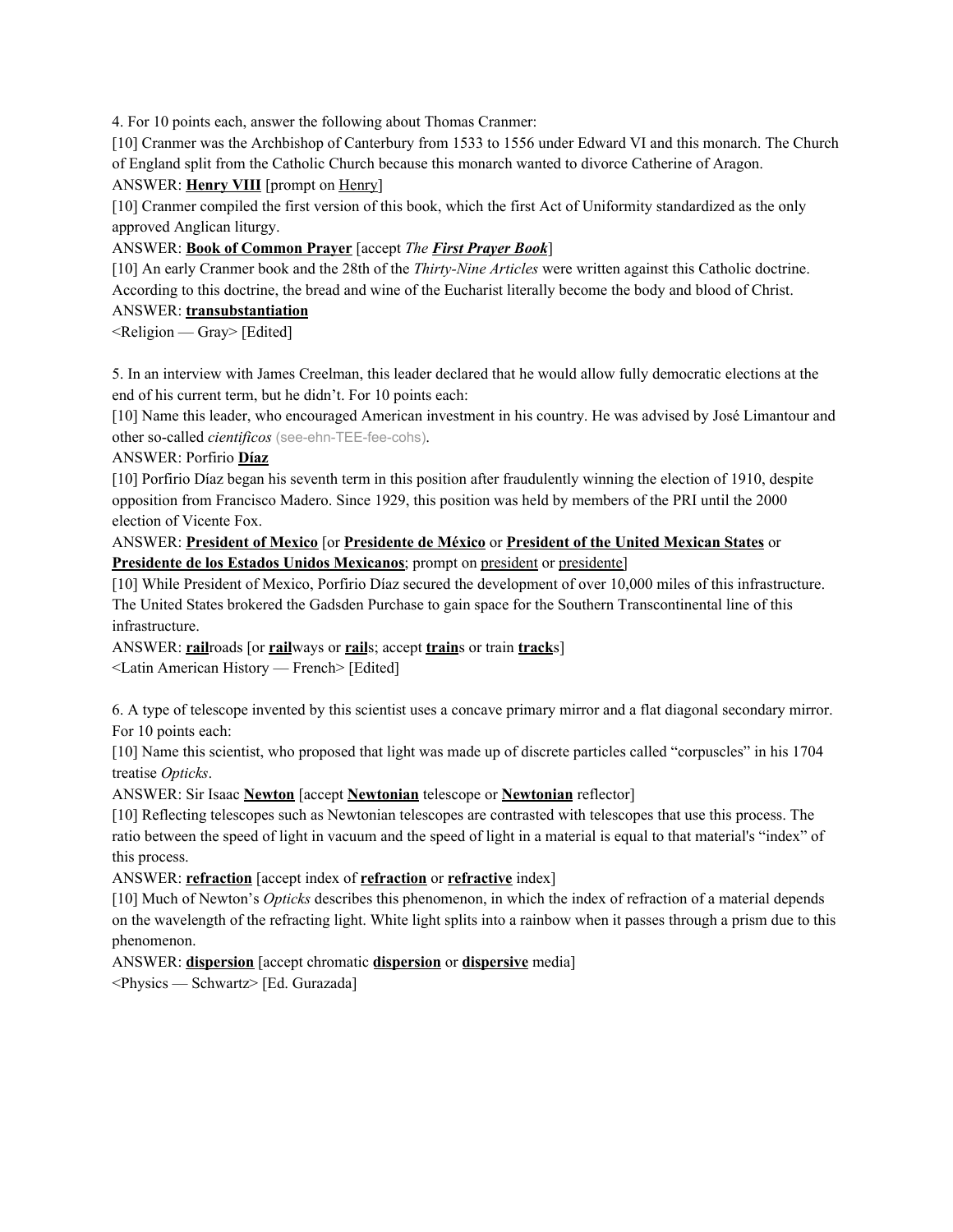7. This essay illustrates that relationships between women are portrayed simplistically in literature with the example sentence "Chloe liked Olivia." For 10 points each:

[10] Name this extended essay. It also imagines Shakespeare's equally talented sister Judith being silenced because of her gender.

## ANSWER: "A **Room of One's Own**"

[10] "A Room of One's Own" was written by this modernist author. This author described Clarissa's attempt to host a party in *Mrs. Dalloway.*

### ANSWER: Virginia **Woolf**

[10] Virginia Woolf used this literary technique in novels like *Mrs. Dalloway*, *To the Lighthouse*, and *The Waves.* It is characterized by narration that comes directly from a character's thoughts, often ignoring punctuation and grammar.

### ANSWER: **stream of consciousness**

<Essay — Schwartz> [Edited]

8. For 10 points each, answer the following about African-American singer William Warfield:

[10] William Warfield sang this standard for the 1951 film adaptation of *Showboat*. In this song, a stevedore muses that the title entity "just keeps rollin' along."

## ANSWER: "**Ol' Man River**"

[10] After *Showboat*, Warfield starred alongside Leontyne Price in a renowned production of this opera. In this opera, the two title characters sing the song "Summertime" while working on Catfish Row.

## ANSWER: *Porgy and Bess* (by George Gershwin)

[10] Like his contemporary Paul Robeson, Warfield sang mainly in this vocal range, below baritone. This vocal range makes up the "B" in a standard SATB choir.

### ANSWER: **bass** [accept **bass-baritone**]

<Musicals — French> [Edited]

9. An aqueduct that this ruler finished brought water from the Caeruleus (chai-RULE-ee-us) spring. For 10 points each:

[10] Name this emperor who also built the Anio Novus aqueduct as a part of his public works campaign. This emperor ordered the draining of the Fucine lake in order to increase the amount of arable land for Rome.

ANSWER: **Claudius** [or Tiberius **Claudius** Caesar Augustus Germanicus]

[10] Claudius was crowned emperor by this group after he was found hiding behind a curtain. This elite unit was tasked with protecting the emperor, but often killed the emperor instead.

## ANSWER: **Praetorian** Guard [or Cohortes **Praetoriae**]

[10] Claudius was succeeded by this emperor. Cassius Dio claimed that this emperor apocryphally twiddled his thumbs during the Great Fire of Rome in 68 AD.

ANSWER: **Nero** [or **Nero** Claudius Caesar Augustus Germanicus]

<Ancient/Classical History — Iyer> [Edited]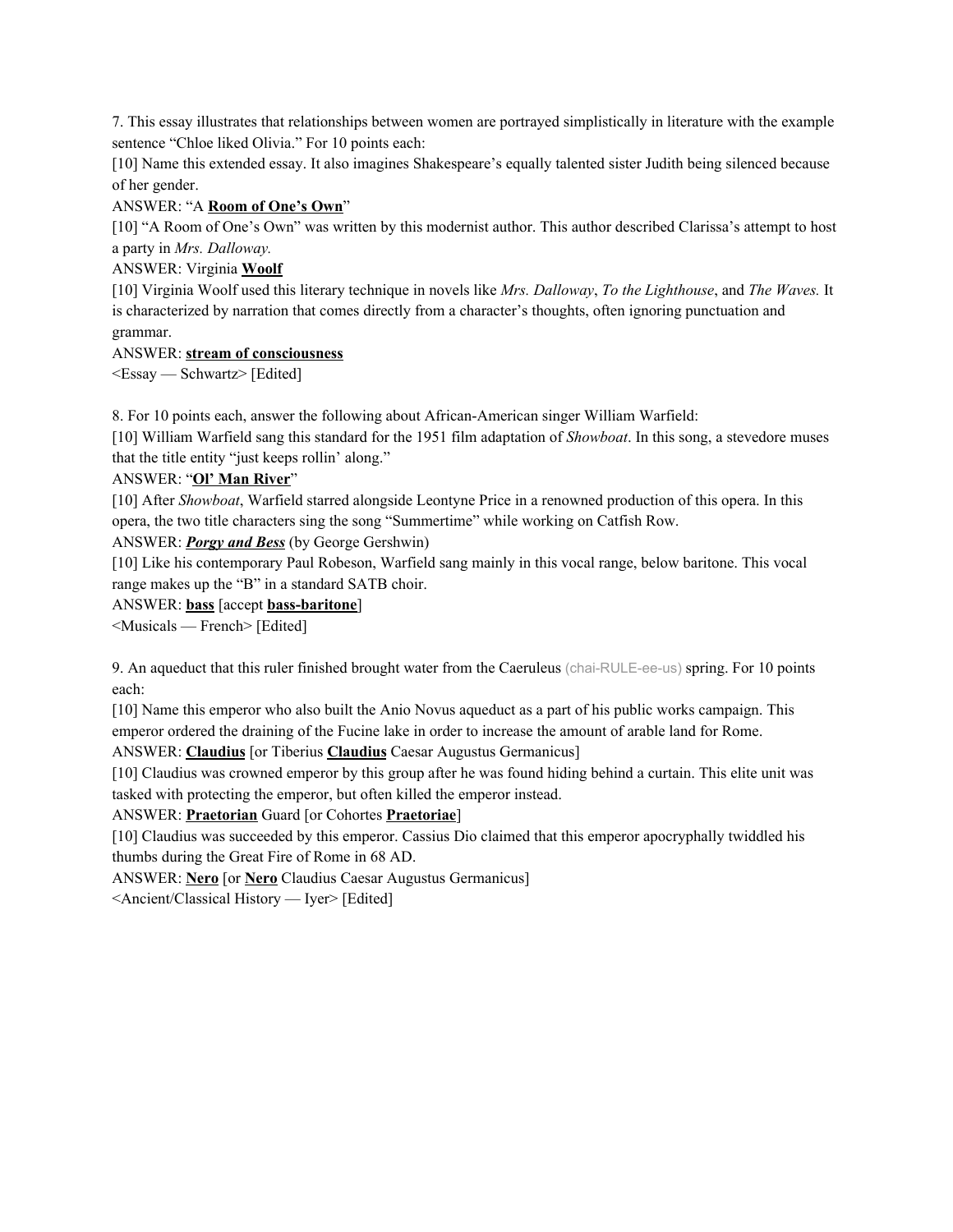10. Performing this action requires 1.21 gigawatts of power and a modified DeLorean going at 88 miles per hour. For 10 points each:

[10] Name this activity which is made possible by Doc Brown's "flux capacitor" in the 1985 film *Back to the Future*.

ANSWER: **time travel** [accept equivalents like **traveling through time** or **going back in time**]

[10] A time-traveling dinosaur hunter, Eckels, changes history by stepping on one of these animals in the Ray Bradbury short story *A Sound of Thunder*. In an effect named after this animal, small initial perturbations chaotically result in much larger future changes.

ANSWER: **butterfly** [accept **butterfly** effect]

[10] One of the ways we ascribe directionality to time is through entropy inevitably increasing, a time-irreversible process. That asymmetry of time is referred to using this phrase coined by Arthur Eddington.

### ANSWER: time's **arrow** [or the **arrow** of time]

<Mixed/Other — Schwartz/Gray> [Edited]

11. The few historical records that mention this man all say he was merely in charge of defending the French border with the Bretons. For 10 points each:

[10] Name this military commander. His life was greatly dramatized in his eponymous *chanson de geste*, the earliest surviving piece of French literature.

ANSWER: **Roland** [or **Orlando**; accept *Song of Roland* or *La Chanson de Roland*]

[10] Roland served this King of the Franks and son of Pepin the Short who was crowned Emperor of the Romans on Christmas Day in the year 800. This king's realm was divided by his three grandsons in the Treaty of Verdun.

ANSWER: **Charlemagne** [or **Charles the Great** or **Charles I** or **Carolus Magnus**; prompt on Charles] [10] *La Chanson de Roland* is a retelling of this battle in which Roland dies. Charlemagne's rear guard was ambushed by Basque forces during this battle, which occurred during his retreat across the Pyrenees.

ANSWER: Battle of **Roncevaux Pass**

<European History — Shahriar> [Ed. Ma]

12. For a matrix, this quantity equals both the dimension of the column space and the dimension of the row space. For 10 points each:

[10] Name this quantity, which is the dimension of the image of a linear transformation. For a transformation between finite dimensional vector spaces, the dimension of the domain equals the nullity plus this quantity. ANSWER: **rank** [accept column **rank** and row **rank**]

[10] A matrix is said to have full rank when its rank equals the dimension of its domain, implying that this vector is the only element of its nullspace. This vector is the identity for vector addition, and it has no magnitude.

## ANSWER: **zero** vector

[10] If an *n*-by-*n* matrix has full rank, then it must also have this property. A matrix has this property if and only if its determinant is not equal to zero.

ANSWER: **invertible** [accept word forms like **invertibility** or having an **inverse**; accept having *n* **pivots** or having **linearly independent columns** or having **linearly independent rows** or **columns span** the codomain or **rows span** the codomain or the associated transformation is **one-to-one** or the associated transformation is **onto** or the associated transformation is **surjective** or the associated transformation is **bijective** or the associated transformation is **injective**]

<Math — Dai> [Ed. French]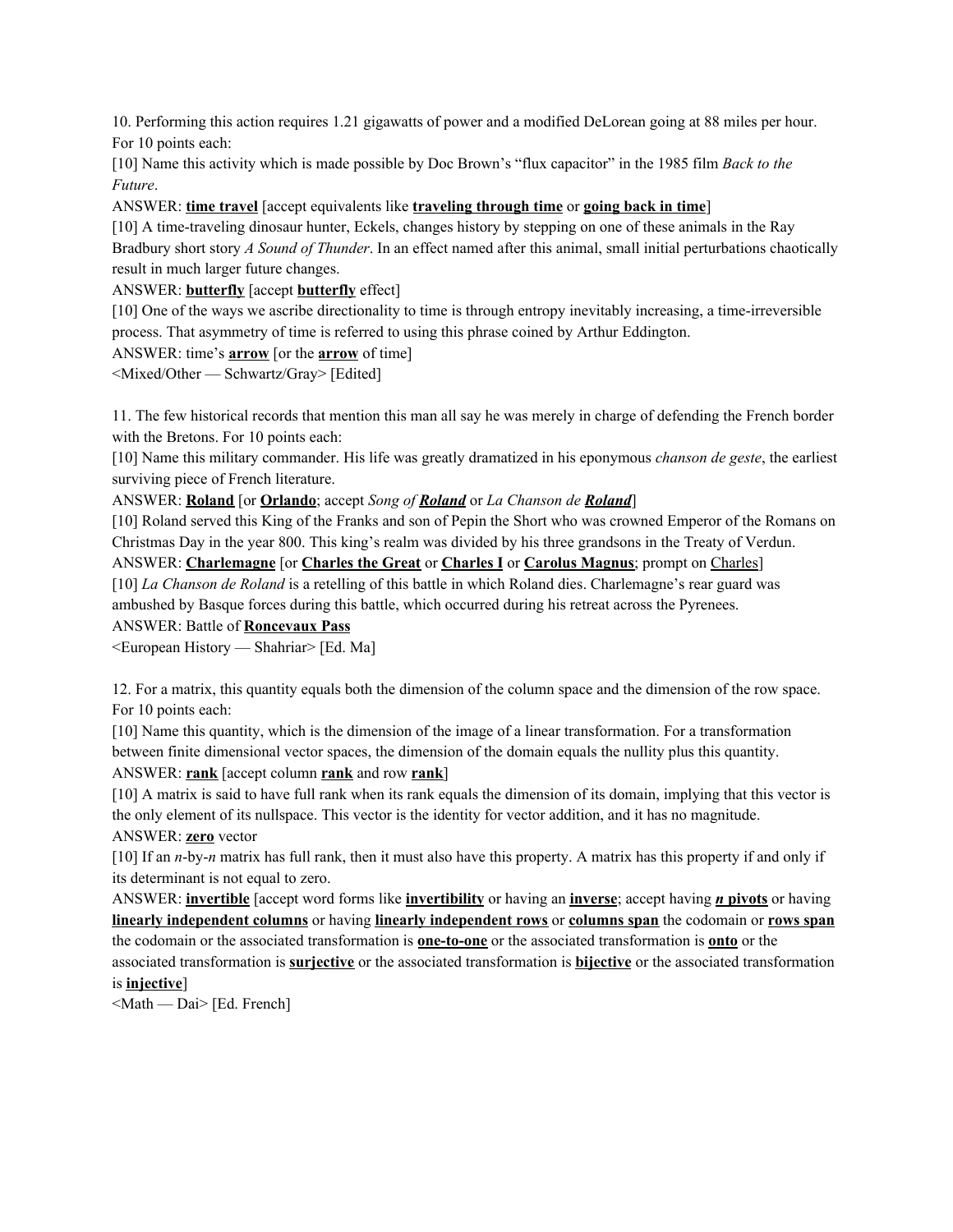13. The Steele dossier claimed that pro-Russian politician Viktor Yanukovich (yan-uh-KOH-vich) gave kick-backs to this former campaign manager for Donald Trump. For 10 points each:

[10] Name this person, who with his associate Rick Gates consulted for Yanukovich. After being indicted by the Mueller Report, this man pled guilty to conspiracy to defraud the United States, among other charges.

ANSWER: Paul **Manafort** [or Paul John **Manafort** Jr.]

[10] When Manafort consulted for him, Viktor Yanukovich was the president of this country. Shortly after

Yanukovich was deposed, Russia annexed the Crimean Peninsula from this country.

### ANSWER: **Ukraine**

[10] Manafort, Donald Trump, Jr., and Russian lawyer Natalia Veselnitskya were involved in a 2016 meeting at this location that sought to dig up dirt on Hillary Clinton.

ANSWER: **Trump Tower** [or **721 Fifth Avenue**; prompt on Manhattan or New York City] <Current Events — Lin/Gray> [Edited]

14. This poem laments a man who was "my north, my south, my east and west / My working week and my Sunday rest." For 10 points each:

[10] Name this poem, which requests "aeroplanes" to write "the message 'He is Dead." This poem begins with a command to "Stop all the clocks."

### ANSWER: "**Funeral Blues**"

[10] "Funeral Blues" is a poem by this author. This author remarked that his line "we must love one another or die" was "a damned lie" and later changed it to "we must love one another and die."

ANSWER: W. H. **Auden** [or Wystan Hugh **Auden**]

[10] In "September 1, 1939," Auden wrote that he is "composed… of Eros and of" this substance. In the King James Bible, God tells Adam that this substance "thou art, and unto" this substance "shalt thou return."

#### ANSWER: **dust**

<Poetry — Iyer/Schwartz> [Ed. French]

15. These things are traded on foreign exchange markets, and the rates of exchange between them determine their relative values. For 10 points each:

[10] Give this term that refers to a system of money used as a medium of exchange, such as the Japanese yen or the U.S. dollar.

## ANSWER: **currency** [accept **legal tender**]

[10] Currencies may either be floating or referred to by this term. Currencies of this kind have their value tied by a static exchange rate to another currency, usually the U.S. dollar or the Euro.

## ANSWER: **fixed** [or **pegged**]

[10] Special Drawing Rights are a quasi-currency for this international organization, which tries to maintain global economic stability by stabilizing exchange rates. The Bretton Woods Agreement created the World Bank and this organization.

## ANSWER: **IMF** [or **International Monetary Fund**]

<Economics — Shi/Gray> [Ed. Gray]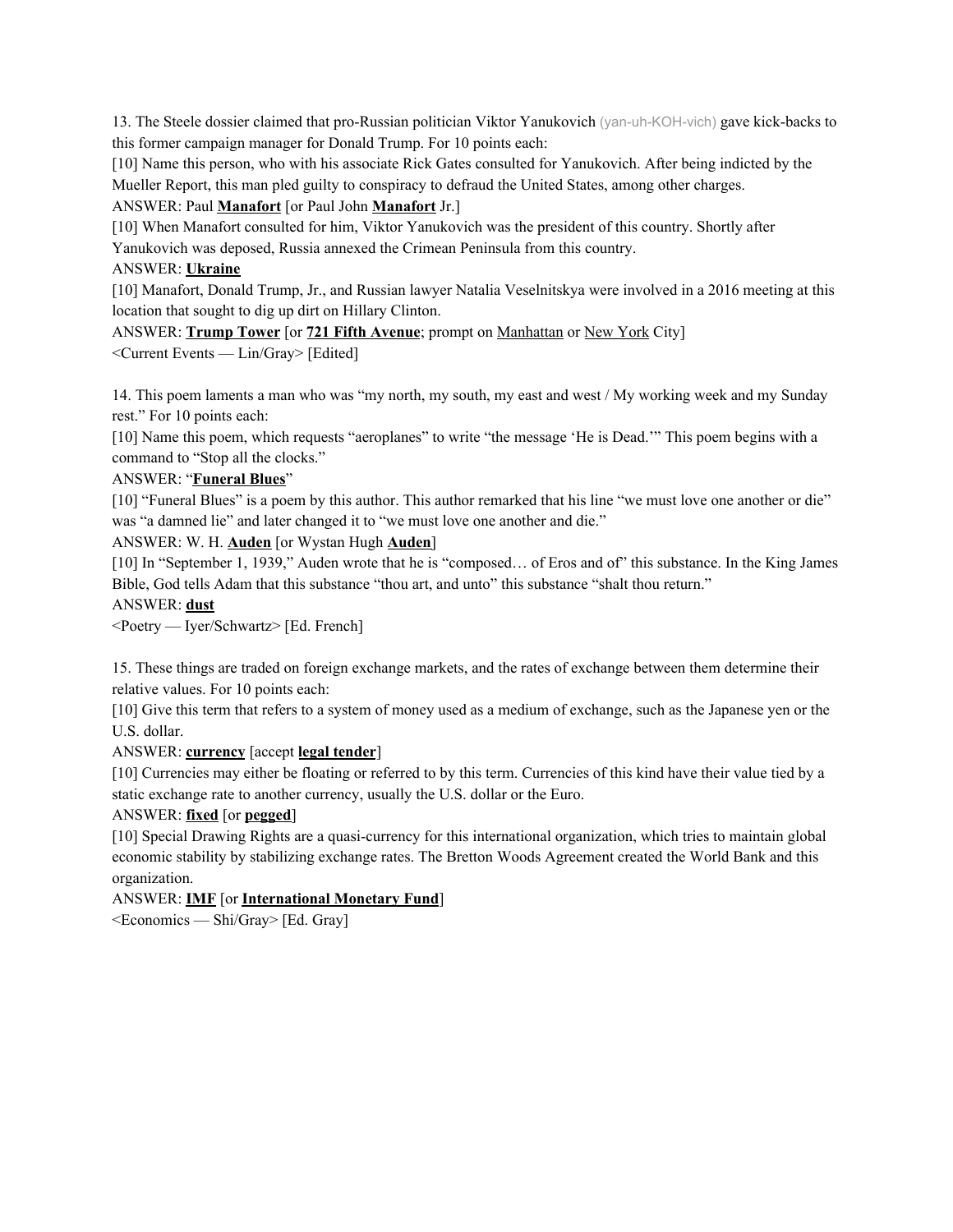16. In this technique, particles may be ionized and fragmented via EI, ESI, or MALDI. For 10 points each: [10] Name this chemical technique, in which fragments are sent through a magnetic field to find their mass to charge ratio. It is often performed in tandem or in combination with gas chromatography.

### ANSWER: **mass spec**trometry [or **mass spec**troscopy or **MS**]

[10] This peak in mass spec corresponds to a fragment with mass one *higher* than the molecular mass of a compound. It often occurs due to the presence of a carbon-13 atom.

ANSWER: **M+1** peak

[10] Compounds containing an atom of this halogen produce an M+2 peak one third the size of the M peak due to the relative abundance of this halogen's 35 and 37 isotopes. This element is the second-lightest halogen after fluorine.

ANSWER: **chlorine** [or **Cl**] <Chemistry — Gurazada> [Edited]

17. This character is arrested at Stonehenge after killing the libertine Alec, who had raped her. For 10 points each: [10] Name this character, who marries Angel Clare after discovering that she might be descended from a noble family.

ANSWER: **Tess** [or Tess of the **d'Urbervilles** or Tess d'**Urberville** or Tess **Durbeyfield**]

[10] This author wrote *Tess of the d'Urbervilles*. Many novels by this author, such as *Far From the Madding Crowd* and *The Mayor of Casterbridge,* are set in the fictional region of Wessex.

ANSWER: Thomas **Hardy**

[10] Thomas Hardy also wrote this novel, in which the title stonemason's son Little Father Time hangs himself and his siblings. In this novel, Sue Bridehead abandons her lover for Mr. Philoston after she suffers a miscarriage.

### ANSWER: *Jude the Obscure*

<Long Fiction — Schwartz> [Edited]

18. An Art Nouveau (noo-VOH) -inspired movement located in this city produced the magazine *Ver Sacrum*. For 10 points each:

[10] Name this city. A mural in this city depicting the daughters of the demon Typhon was painted by a proponent of this city's fin-de-siècle (fan duh see-eck-el) culture.

ANSWER: **Vienna**

[10] That *Beethoven Frieze* was created by this artist of the Vienna Secession. He also painted *The Kiss*.

ANSWER: Gustave **Klimt**

[10] *The Kiss* was painted at the height of Klimt's period named for this material. This material dominates the body and background in works by Klimt like *Portrait of Adele Bloch-Bauer I* (UH-del-uh "block" BAUGH-er "the first"). ANSWER: **gold** [or **gold** leaf; accept **gold**en period]

<Painting — Ma> [Ed. Malouf]

19. If a cell is in an environment described by this term, it tends to *take on* water. For 10 points each:

[10] Name this term, which describes an environment in which the concentration of solute is *lower* in the environment than in the cell.

ANSWER: **hypotonic** [do NOT accept or prompt on "hypertonic"]

[10] Organisms from this kingdom tend to prefer hypotonic environments, which allow them to keep their cells turgid. Cells belonging to organisms in this kingdom are surrounded by a cell wall made of cellulose.

ANSWER: **plants** [or **Plantae**]

[10] A cell in a hypotonic environment can use these proteins to take on water. These proteins contain six membrane-spanning alpha helices and can passively transport up to three billion molecules of water per second.

ANSWER: **aquaporin**s [or **AQP**s; accept **aquaglyceroporin**s]

<Biology — Schwartz/Gurazada> [Ed. Gurazada]